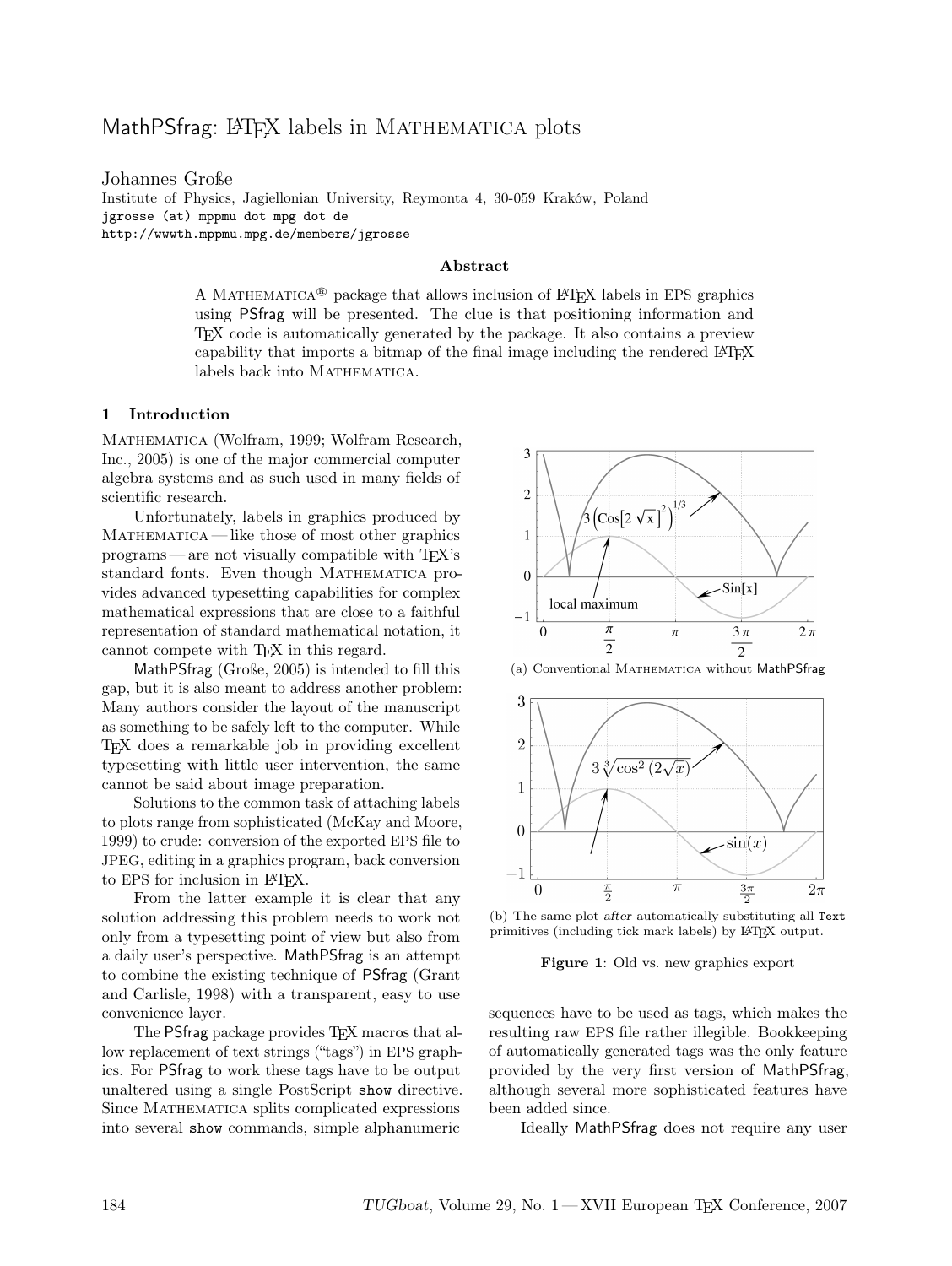```
f1[x_] := Sin[x]; f2[x_] := 3*((Cos[2 Sqrt[x])^2)^(1/3);rawplot = Plot[{f1[x], f2[x]}, {x, 0, 2 Pi}, PlotStyle→{Hue[1.0], Hue[0.6]}, Frame→True,
   FrameTicks→{Pi/2*{0, 1, 2, 3, 4}, Automatic, None, None}];
Needs["Graphics'Arrow'"];
SimpleLabel[tip : {_, _}, txt_, txtpos : {_, _}, align : {_, _}] := Sequence[
   Arrow[txtpos, tip, HeadScaling→Absolute, HeadLength→8, HeadCenter→0.6],
   Text[txt, txtpos, align]];
textlabels = Graphics[{
   SimpleLabel[{Pi/2, f1[Pi/2]}, "local maximum", {1, -0.5}, {0, 1}],
   SimpleLabel[{7/6Pi, f1[7/6Pi]}, f1[x], {4.2, -0.3}, {-1, 0}],
   SimpleLabel[{4.2, f2[4.2]}, f2[x], {3.5, 1.5}, {1, 0}]
   }];
mygrid = Map[{#, {AbsoluteDashing[{0.1, 1}], GrayLevel[0.5]}} &, {Pi*{1/2, 1, 3/2}, {1, 2}}, {2}];
exampleplot = Show[rawplot, textlabels, GridLines→mygrid];
```
<span id="page-1-0"></span>Figure 2: Full MATHEMATICA code for the plot in Figure [1\(a\).](#page-0-0)

intervention except for calling a different graphics export command from within MATHEMATICA.

MathPSfrag will take over the task of inserting tags into the EPS in place of the original labels and will also use MATHEMATICA's TeXForm command to determine the LAT<sub>EX</sub> macros reproducing a prettyprinted version of the original MATHEMATICA expression. These macros are written to a separate T<sub>E</sub>X file. In a second step, a IAT<sub>F</sub>X, dvips, Ghostscript sequence is carried out to merge the two files to a single EPS that is independent of PSfrag and will be called "unpsfraged" in the following. As such it can be (and by default is) converted into a PDF image suitable for inclusion in pdfL<sup>AT</sup>FX documents. Moreover a bitmap image is rendered and imported back into MATHEMATICA as a preview.

In reality there are a number of problems that can arise— the simplest would be Mathematica producing undesired or flawed TEX code, such that the above rendering sequence would fail. Since the process of image creation described in this article involves many programs and production steps, there is actually quite a lot of potential for malfunction. In the first section of this tutorial we will nevertheless assume that this does not happen and that MathPSfrag has already been set up correctly to find LAT<sub>EX</sub>, dvips and Ghostscript. In subsequent sections, we will discuss these points in more detail. For a full presentation of all options and extended examples, the reader is referred to the manual accompanying MathPSfrag.

We would like to point out that we denote three different objects psfrag: the LAT<sub>EX</sub> package PSfrag, which provides the L<sup>AT</sup>FX macro  $\text{psfrag}$ , and its MATHEMATICA counterpart PSfrag.

#### <span id="page-1-1"></span>2 A first example

For concreteness we will start by defining a conventional Mathematica plot without any reference to MathPSfrag. We will try to make it as beautiful as possible for a fair comparison with MathPSfrag. The code given in Figure [2](#page-1-0) performs the following actions to draw Figure [1\(a\).](#page-0-0)

The first line defines the functions to be plotted, which happens in the second line. This already gives a decent plot, but to show off MathPSfrag's capabilities a few more elements are inserted into the plot. The third block of commands loads a standard MATHEMATICA package and defines the function SimpleLabel, which draws an arrow and attaches a textual expression to the arrow. It is then used to define the three text labels seen in the plot. (By "textual expression" we denote all expressions that at some point end up as the argument of a Text primitive, in other words the expressions we want to replace by LAT<sub>EX</sub> commands eventually.) As a finishing touch, a grid of light gray lines is created. The last line merges all those elements into the final plots in Figure [1.](#page-0-1)

An EPS image can be produced by a simple Export[exampleplot,"exampleplot.eps"]. However, by default MATHEMATICA unfortunately uses Courier as a font for the labels, and does not allow inclusion of fonts into the EPS image (for MATHEMATica versions before 4.2.1); as a result, any symbols, such as large brackets, that require MATHEMATICA's special fonts can only be processed when the T<sub>EX</sub> distribution has been set up to find these fonts ([WRI](#page-5-5) [Support, 2007\)](#page-5-5). For later MATHEMATICA versions we should rather export the plot by: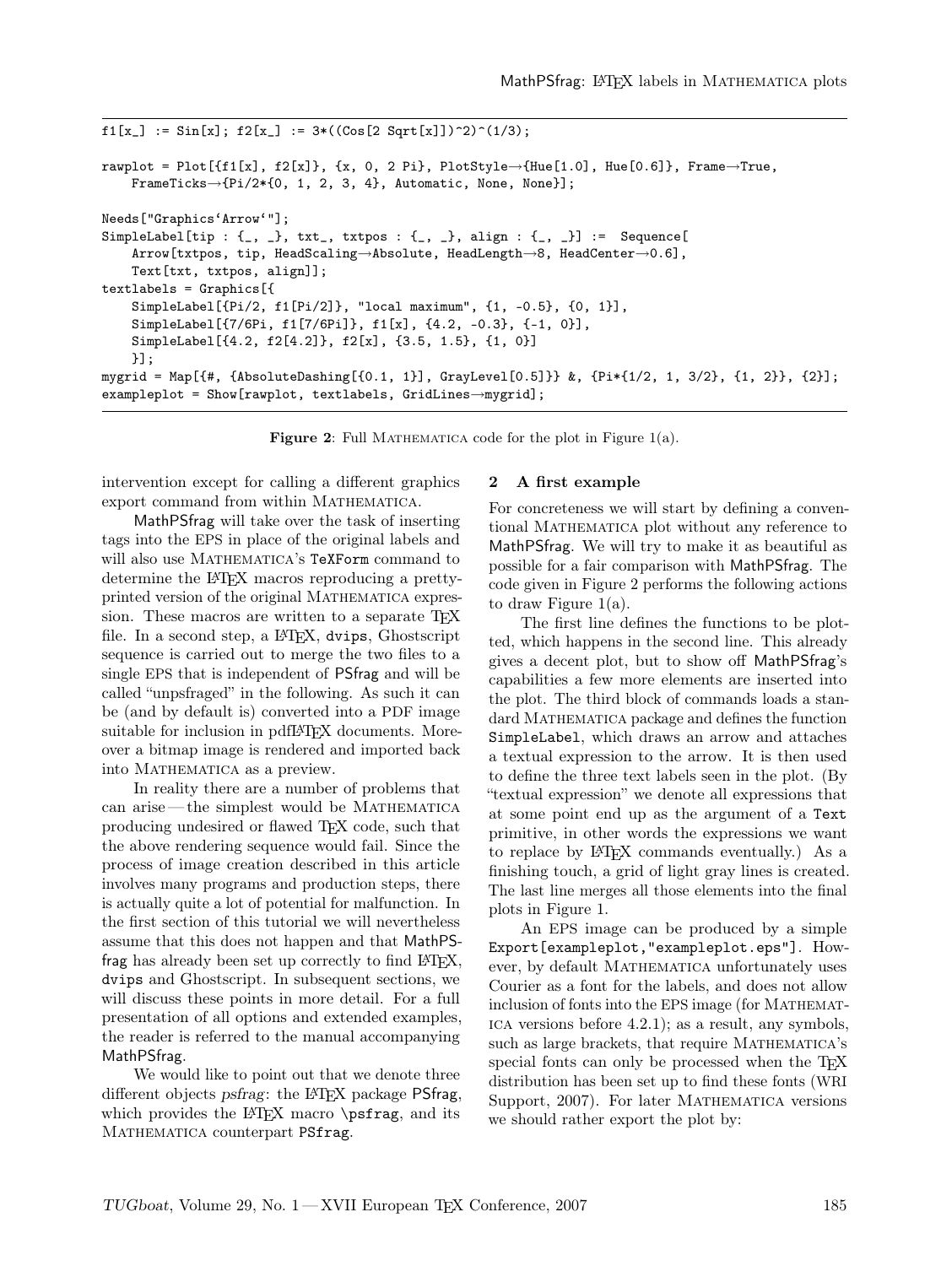```
Export[Show[exampleplot,
           TextStyle→{FontFamily→"Times"}],
       "pure-mma.eps", ConversionOptions→
                 {"IncludeSpecialFonts"→True}]
```
which sets the default font to Times Roman.

The corresponding export commands provided by MathPSfrag read

| Needs["MathPSfrag'"];                            |  |
|--------------------------------------------------|--|
| PSfragExport[exampleplot, "filename"]//UnPSfrag; |  |

which loads the MathPSfrag package and creates files filename-psfrag.tex and filename-psfrag.eps containing the PSfrag versions of the plot.

The UnPSfrag command takes these files and creates an unpsfraged PDF and EPS version, which in turn is rendered into a bitmap, imported into MATHEMATICA and displayed as a preview. When the user wants to use only the PSfrag versions of the images, the UnPSfrag command can be omitted. The package is accompanied by a shell script for merging the two files into an unpsfraged EPS file. This may be useful when there is no L<sup>A</sup>TEX distribution available on the machine where MATHEMATICA resides.

In general, it is recommended not to rescale unpsfraged images within the L<sup>A</sup>TEX source of the final manuscript, because such a rescaling would also change the size of the rendered LAT<sub>EX</sub> expressions. While on modern T<sub>F</sub>X installations chances are good to end up with the scalable outline versions of Computer Modern in the EPS files because MathPSfrag by default invokes dvips with the -Ppdf switch, the overall visual consistency of the final manuscript will suffer from labels of different sizes. Hence it is recommended to set the size of the image at rendering time by providing suitable options to the \includegraphics command that is internally invoked by UnPSfrag. This can be achieved by

```
UnPSfrag[PSfragExport[exampleplot, "filename"],
 IncludeGraphicsOptions→"width=75mm"];
```
which will preserve the labels, while scaling the image approximately to the given size. The reason for the mismatch of size is that the bounding box of the final image correctly fits its contents while the size provided by the user refers to the bounding box of the original image, which changes during the PSfrag process.

When special symbols or different fonts are required for the graphics, UnPSfrag can be instructed to include a user-defined preamble by means of the TeXPreamble option.

# <span id="page-2-0"></span>3 Providing custom LATEX commands

MathPSfrag generates LAT<sub>EX</sub> commands by employing Mathematica's TeXForm, whose output may not always be what the author expected. In particular, the output of TeXForm depends very much on the version of Mathematica— versions 5.1 or later are most suitable, though a compatibility TEX package has been implemented; see ['Known limitations'](#page-4-0).

For overriding MathPSfrag's default treatment of single textual elements of the plot, the PSfrag command is provided. It can be simply wrapped around the argument of a Text primitive or a plot option that eventually produces a Text primitive. Most frequently used examples for the latter case are the PlotLabel and AxesLabel options. So instead of PlotLabel→"chi-square test", the following could be used:

| $PlotLabel \rightarrow PString['chi-square-test",$ |  |
|----------------------------------------------------|--|
| $TeXCommand \rightarrow "\$ \ \ chi ^2\$-test "]   |  |

This would still display as "chi-square test" in MATHEMATICA, but appear as " $\chi^2$ -test" in the final manuscript. Note that a doubling of any backslash in the argument of the TeXCommand options is required because Mathematica considers the backslash character to be an escape symbol.

Since MATHEMATICA provides the means for entering formatted expressions as part of ordinary text strings, the above example is somewhat artificial. The same effect could have been achieved by simply using PlotLabel→" $\chi^2$ -test" and relying on Math-PSfrag (or to be more precise TeXForm) to produce the corresponding T<sub>EX</sub> representation.

A more realistic example would be changing one of the labels in Figure [1\(b\)](#page-0-2) by replacing

> $3\sqrt[3]{\cos^2(2\sqrt{x})}$  by  $3\left|\cos\sqrt{4x}\right|$  $\frac{2}{3}$ .

This can be achieved by substituting the argument of the corresponding SimpleLabel line in Figure [2.](#page-1-0)

| tex="\$3\\left \\cos\\sqrt{4x}\\right ^            |                       |
|----------------------------------------------------|-----------------------|
| $\cdots$                                           | $\{\frac{2}{3}\}\$ "; |
| SimpleLabel $[{4.2, f2[4.2]},$                     |                       |
| $P^{s}$ frag[f2[x], TeXCommand $\rightarrow$ tex], |                       |
| $\{3.5, 1.5\}, \{1, 0\}$                           |                       |

The additional command has been written in italics; the resulting plot is shown in Figure [3.](#page-3-0)

PSfrag can also be used to pass alignment information, (angular) orientation or a scale factor to MathPSfrag. The respective options (TeXPosition, PSPosition, PSRotation, PSScaling) are in a oneto-one correspondence with the options of the command  $\psfr{grad}$  provided by the LAT<sub>EX</sub> package. In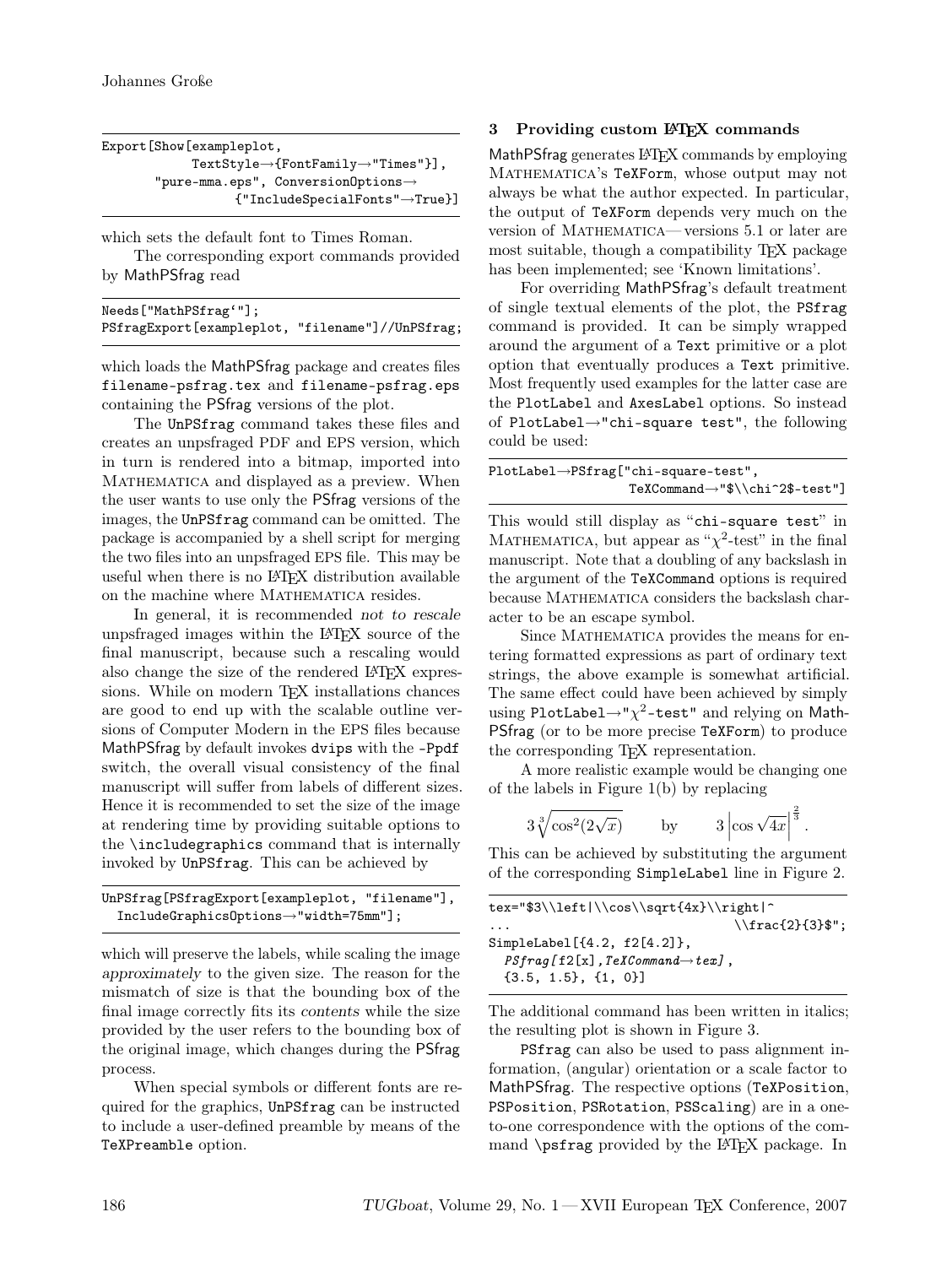

<span id="page-3-0"></span>Figure 3: Manual replacement of the "cos..." label.

particular, the first two options accept strings built from two characters (top, center, Baseline, bottom, plus left, right, center) describing the vertical and horizontal position of an anchor point in the tag and  $\text{LATEX}$  box. When replacing the tag by the  $\text{LATEX}$ box, the new anchor point is glued to the position of the old one. Rotation is in degrees; the use of the scale factor is discouraged and provided only for completeness' sake.

Unless three-dimensional plots are used none of the above should be necessary. As a last resort, when there is a positioning bug, one may use the TeXShift→{"x","y"} option. MathPSfrag shifts the content of the corresponding expression by the amount specified in the two strings, which should contain valid T<sub>E</sub>X dimensions.

#### 4 Setup

As mentioned in the introduction, we left out some crucial points. The most important of these is that MathPSfrag needs information about the actual location of the L<sup>A</sup>TEX, dvips and Ghostscript executables unless they can be found in the system's execution path. (Specifically, these binaries are needed by UnPSfrag whereas the other parts of MathPSfrag will continue to work without them. This is the main reason for having a separate UnPSfrag command at all.) While this is usually the case for Unixlike operating systems, it is rather the exception for Windows-based systems. Moreover, MathPSfrag by default uses the typical system-specific names of the executables, which might differ on some installations.

The user can either fix the system settings or provide the absolute path to the executables by setting the appropriate UnPSfrag options as outlined in Figure  $4(a)$ . The configuration may be checked by executing MathPSfragConfigurationTest, which will output diagnostic information. Step-by-step instructions guiding through the configuration are provided in a separate Mathematica notebook

("MathPSfrag-Test.nb"), which also generates a number of examples.

In order to avoid the necessity of setting the correct paths each time MathPSfrag is loaded, the configuration can also be stored in an init.m file, which is automatically loaded by MATHEMATICA during start-up. Valid locations of the init.m file depend both on the operating system and on the MATHEMATica version, but are documented in Mathematica's Help Browser. A typical example for such a file is given in Figure [4\(b\).](#page-3-2)

<span id="page-3-1"></span>

| SetOptions[UnPSfrag,                                      |
|-----------------------------------------------------------|
| $LaTeX{Executorable~"C:\\path-to\\later.exe",$            |
| $DvipsExecuteable \rightarrow "C:\\path-to\\div ps.exe",$ |
| $G$ hostscriptExecutable $\rightarrow$                    |
| $C:\\path-to\gswin32c.\exe"]$ ;                           |
| (a) Setting the locations of external programs            |
| AppendTo[\$Path, "C:\\path-to\\MathPSfrag"];              |
| $$PostMathPSfrag := SetOptions[UnPSfrag, ];$              |

(b) Minimal init.m file

<span id="page-3-2"></span>Figure 4: Configuration of MathPSfrag

#### 5 In the manuscript

Unpsfraged graphics can be treated in the usual manner and included by the \includegraphics command, where it is good practice to leave out the file's suffix to allow LAT<sub>EX</sub> or pdfLAT<sub>EX</sub> to load the appropriate format. For best quality it is recommended to avoid usage of the width or height options, but instead to set the size of the plot during creation from within MATHEMATICA as described in ['A first](#page-1-1) [example'](#page-1-1).

PSfrag-based graphics are generically included as follows:

| \usepackage{psfrag,graphicx}               |
|--------------------------------------------|
|                                            |
| \begin{psfrags}                            |
| \input{exampleplot-psfrag}                 |
| \includegraphics [width=75mm,              |
| trim=-10 -20 -30 -40] {exampleplot-psfrag} |
| \end{psfrags}                              |

where any numbers of course have to be adapted. The trim option enlarges the bounding box when negative arguments are used, which is sometimes required to avoid clipping problems. Hence one should always check the bounding box by enclosing each \includegraphics macro by an \fbox.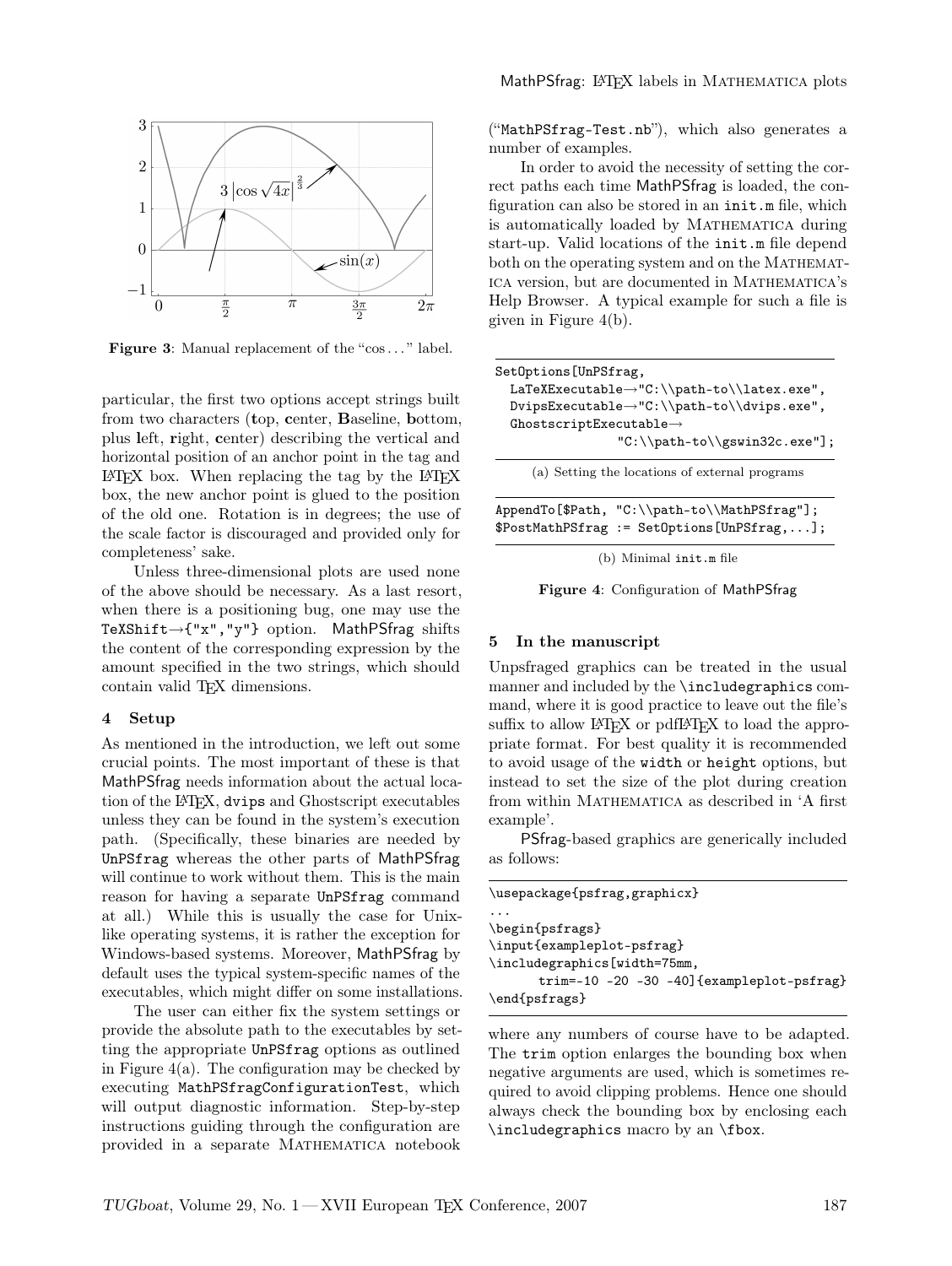# <span id="page-4-0"></span>6 Known limitations

As mentioned in the introduction for the sake of presentation we have ignored all potential problems so far. It is however vital to point out that image production with MathPSfrag employs several programs which come in different versions and installations on different computer systems with all the associated compatibility problems. The work flow also involves a number of user decisions, which have a strong impact on the final image. For the discussion of these choices it is convenient to think of the process of manuscript creation in terms of the following stages.

- 1. Plot preparation with Mathematica
- 2. Export with MathPSfrag
- 3. Manuscript preparation (and inclusion of images)
- 4. Output format generation (PS or PDF)

We will discuss these stages in reverse order. Let us assume that the final output format should be PDF. There are currently two possibilities to achieve this. Either following the traditional path of translating the manuscript with L<sup>AT</sup>FX, dvips and a distillation to PDF, e.g., by ps2pdf; or using pdfL<sup>A</sup>TEX with its enhanced typesetting capabilities. Since this choice is not necessarily under the author's control, it may be wise to keep both paths open.

When using unpsfraged images, this amounts to simply invoking \includegraphics without providing the filename's suffix and placing both the EPS and PDF version of the image where TFX can find them. When using PSfrag-based images, due to their PostScript-centric nature, additional effort is necessary to make these work with pdfLAT<sub>EX</sub>. Fortunately, because of the popularity of the pstricks package there are several packages that provide methods for incorporating PostScript into pdfL<sup>AT</sup>FX documents, namely pdftricks, pst-pdf and ps4pdf. While they differ considerably regarding ease-of-use and limitations of the respective implementation, all of them generate PDF versions of PostScript related images essentially by extracting them from a conventional L<sup>A</sup>TEX run. An example file for each of those packages accompanies MathPSfrag.

Before deciding whether to employ PSfrag-based or unpsfraged images, one should keep in mind that unpsfraged images are hard to edit: They neither allow rescaling without changing the size of the labels nor is there an easy method of changing the contents of the labels. It is therefore advisable to design the MATHEMATICA notebook generating the plots in such a way that replotting can be achieved without recalculating. In other words the result of a time-consuming calculation should be stored separately before plotting. Moreover the author should know in advance which fonts will be used for the final manuscript. These can be loaded by setting the TeXPreamble option of UnPSfrag to a suitable \usepackage command.

For PSfrag-based images changing a label only requires editing the corresponding \psfrag macro in the T<sub>E</sub>X file associated to the image, whereas rescaling of the image will preserve the size of the labels. However, PSfrag-based images always have a wrong bounding box, which can potentially lead to clipping errors and should therefore be manually corrected by use of the trim option for \includegraphics. Wrapping an \fbox around the image while doing so considerably facilitates this task.

The limitations of MathPSfrag we now discuss are mainly due to its dependence on three MATHematica functions: TeXForm, FullGraphics and AbsoluteOptions.

The output of TeXForm consists of a MATHEmatica-specific set of L<sup>A</sup>TEX commands for versions earlier than 5.1, whereas starting from 5.1 amsmath macros are used. While still having deficiencies regarding symbols that do not have a direct L<sup>A</sup>TEX counterpart, the latter is most suitable for use with MathPSfrag. The output of earlier MATHEMATICA versions, on the other hand, except for very basic expressions, will require a compatibility layer, which is part of the MathPSfrag distribution. It does however need to be installed where L<sup>A</sup>TEX can find it when called by UnPSfrag and should also accompany the manuscript when PSfrag-based images are used. Alternatively it is of course possible to manually provide L<sup>A</sup>T<sub>F</sub>X macros with the PSfrag command as described in ['Providing custom L](#page-2-0)<sup>A</sup>TEX commands'.

Both FullGraphics and AbsoluteOptions convert (certain aspects of) MATHEMATICA graphics from a logical to a physical representation in terms of so-called primitives. MathPSfrag needs this physical representation for the extraction of alignment information of all text elements of a plot as well as for content generation in the case of tick marks. Unfortunately, neither command is faithful; i.e., they do not preserve the visual appearance of the plot. MathPSfrag has been carefully implemented to work around these shortcomings, but fails at one minor point: Floating point numbers very close to integers (difference  $< 10^{-10}$ ) will be rounded.

While MathPSfrag should be able to correctly position and align any text elements, the respective options of PSfrag can also be used as a quick and dirty solution to any misplacements. In particular the TeXShift option is provided solely for this purpose since it is not used during default processing